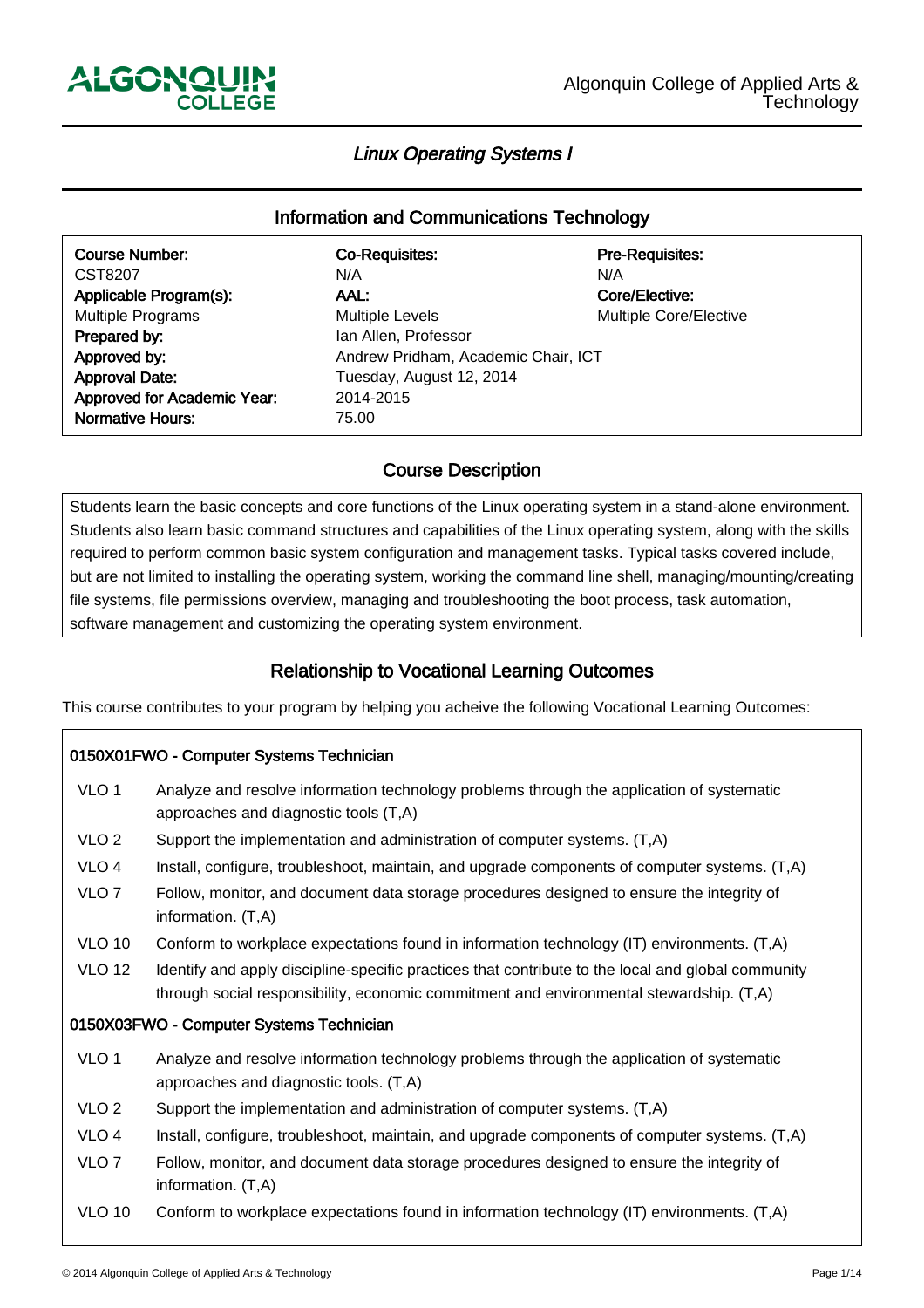VLO 12 Identify and apply discipline-specific practices that contribute to the local and global community through social responsibility, economic commitment and environmental stewardship. (T,A)

### 0155X01FWO - Computer Systems Technology - Networking

- VLO 1 Analyze and resolve information technology problems through the application of systematic approaches and diagnostic tools. (T,A)
- VLO 2 Analyze, plan, design, and implement computer systems. (T,A)
- VLO 4 Install, configure, troubleshoot, monitor, maintain, upgrade, and optimize computer systems. (T,A)
- VLO 8 Plan, develop, and be responsible for data storage to ensure the integrity of information. (T,A)
- VLO 12 Articulate, defend, and conform to workplace expectations found in information technology (IT) environments. (T,A)
- VLO 14 Identify and apply discipline-specific practices that contribute to the local and global community through social responsibility, economic commitment and environmental stewardship. (T,A)

#### 0156X01FWO - Computer Systems Technology - Security

- VLO 1 Analyze and resolve information technology problems through the application of systematic approaches and diagnostic tools. (T,A)
- VLO 2 Analyze, plan, design, and implement computer systems. (T,A)
- VLO 4 Install, configure, troubleshoot, monitor, maintain, upgrade, and optimize computer systems. (T,A)
- VLO 8 Plan, develop, and be responsible for data storage to ensure the integrity of information. (T,A)
- VLO 12 Articulate, defend, and conform to workplace expectations found in information technology (IT) environments. (T,A)
- VLO 16 Identify and apply discipline-specific practices that contribute to the local and global community through social responsibility, economic commitment and environmental stewardship. (T,A)

## 1190X01FWO - Wireless/Mobility Telecom. Eng. Tech.

- VLO 3 Configure and troubleshoot firmware, appropriate microprocessor-based embedded hardware and FPGAs, radio modules and digital signal processing hardware. (T,A)
- VLO 4 Maintain network operations and management systems to be used with wireless and wired communication systems. (T,A)

#### 1190X03FWO - Wireless/Mobility Telecom. Eng. Tech.

- VLO 3 Configure and troubleshoot firmware, appropriate microprocessor-based embedded hardware and FPGAs, radio modules and digital signal processing hardware. (T,A)
- VLO 4 Maintain network operations and management systems to be used with wireless and wired communication systems. (T,A)

## 1191X01FWO - Wireless/Mobilty Telecom. Eng. Ty.

- VLO 4 Program, analyze, and troubleshoot appropriate microprocessor-based embedded hardware and, FPGAs, radio modules and digital signal processing hardware. (T,A)
- VLO 5 Configure network operations and management systems to be used with wireless and wired communication systems. (T,A)

#### 1191X03FWO - Wireless/Mobilty Telecom. Eng. Ty.

- VLO 4 Program, analyze, and troubleshoot appropriate microprocessor-based embedded hardware and, FPGAs, radio modules and digital signal processing hardware. (T,A)
- VLO 5 Configure network operations and management systems to be used with wireless and wired communication systems. (T,A)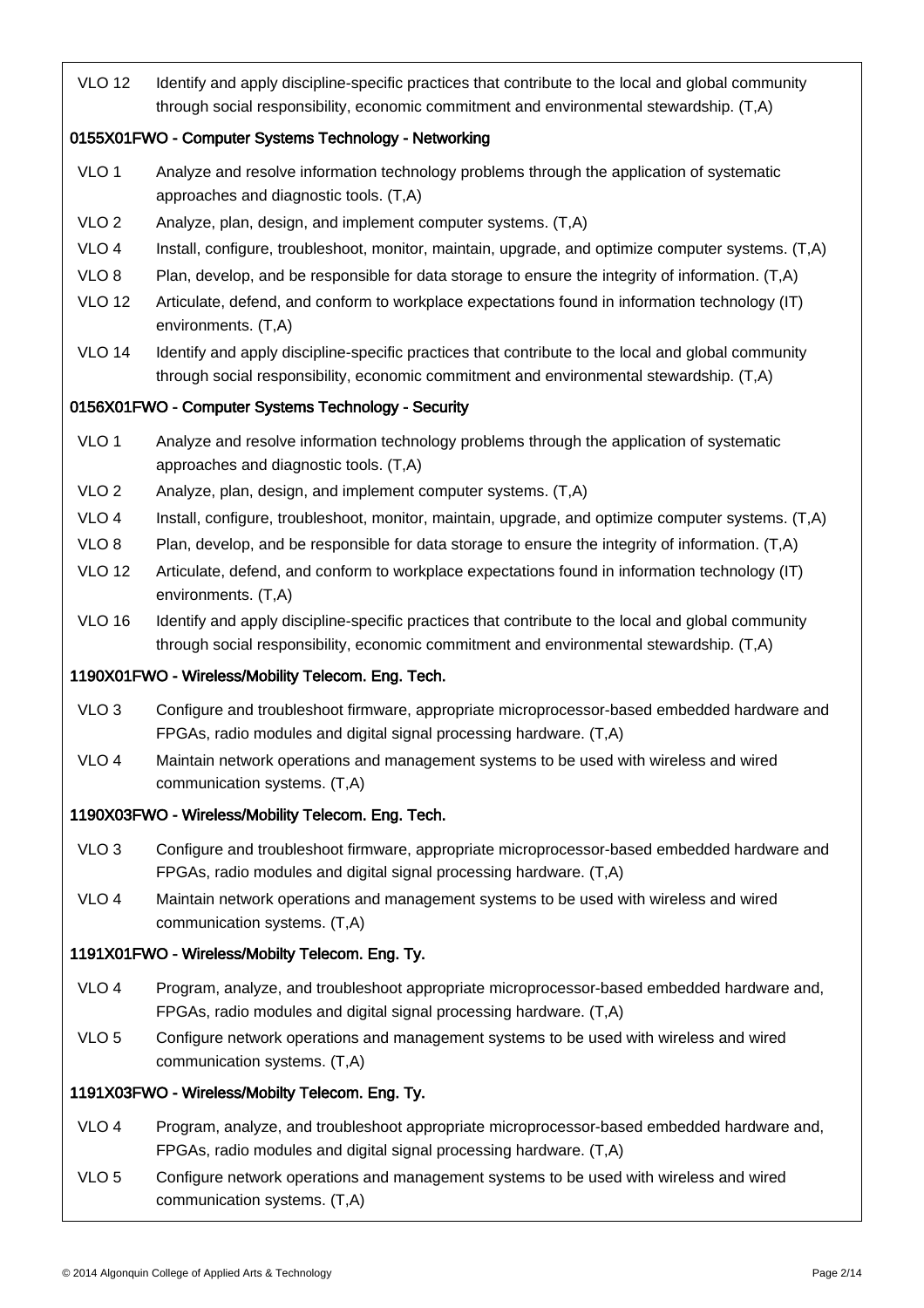#### Relationship to Essential Employability Skills Ì

This course contributes to your program by helping you acheive the following Essential Employability Skills:

| EES <sub>2</sub> | Respond to written, spoken or visual messages in a manner that ensures effective communication.<br>(T,A)           |
|------------------|--------------------------------------------------------------------------------------------------------------------|
| EES <sub>4</sub> | Apply a systematic approach to solve problems. (T,A)                                                               |
| EES <sub>5</sub> | Use a variety of thinking skills to anticipate and solve problems. (T,A)                                           |
| EES <sub>6</sub> | Locate, select, organize and document information using appropriate technology and information<br>systems. $(T,A)$ |
| EES <sub>7</sub> | Analyze, evaluate and apply relevant information from a variety of sources. (T,A)                                  |
| <b>EES 11</b>    | Take responsibility for one's own actions, decisions and consequences. (A)                                         |

#### Course Learning Requirements/Embedded Knowledge and Skills ֺ֞֝

| <b>Course Learning Requirements</b>                                                                 | <b>Embedded Knowledge and Skills</b>                                                                                                                                                                                                                                                                                                                                                                                                                                            |
|-----------------------------------------------------------------------------------------------------|---------------------------------------------------------------------------------------------------------------------------------------------------------------------------------------------------------------------------------------------------------------------------------------------------------------------------------------------------------------------------------------------------------------------------------------------------------------------------------|
| When you have earned credit for this course, you will<br>have demonstrated the ability to:          |                                                                                                                                                                                                                                                                                                                                                                                                                                                                                 |
| 1.) Use a system remotely over a network.                                                           | -Use remote terminal programs to connect securely to<br>remote systems.<br>-Use file transfer programs to move files between<br>systems.                                                                                                                                                                                                                                                                                                                                        |
| 2.) Use GNU/Linux command-line (shell) commands to<br>perform systems administration tasks.         | -Use command-line I/O redirection, including pipes.<br>Avoid overwriting files.<br>Identify the steps involved in parsing the GNU/Linux<br>command line (shell).<br>-Use on-line manual ("man") pages to learn the syntax of<br>commands. Write correct command lines based on<br>documentation.<br>-Learn basic vi (vim) editing commands that can create<br>and edit configuration files.<br>-Manipulate files and directories using both absolute and<br>relative pathnames. |
| 3.) Install and configure GNU/Linux.                                                                | -Attach installation media and use it to install and<br>configure a GNU/Linux operating system.<br>-Follow correct shut-down procedures for a GNU/Linux<br>system (to prevent data loss).                                                                                                                                                                                                                                                                                       |
| 4.) Identify, create, and manage different types of<br>partitions and file systems under GNU/Linux. | -Identify, create, and modify file systems within<br>GNU/Linux, with emphasis on ext2/ext3/ext4 and FAT<br>file systems.<br>-Identify the basic data structures that make up a<br>GNU/Linux file system. Know how these structures<br>affect file system recovery and enable hard and soft<br>links.<br>-Identify, create, and modify partitions within GNU/Linux.<br>-Use absolute and relative path names correctly.                                                          |

ـا<br>ا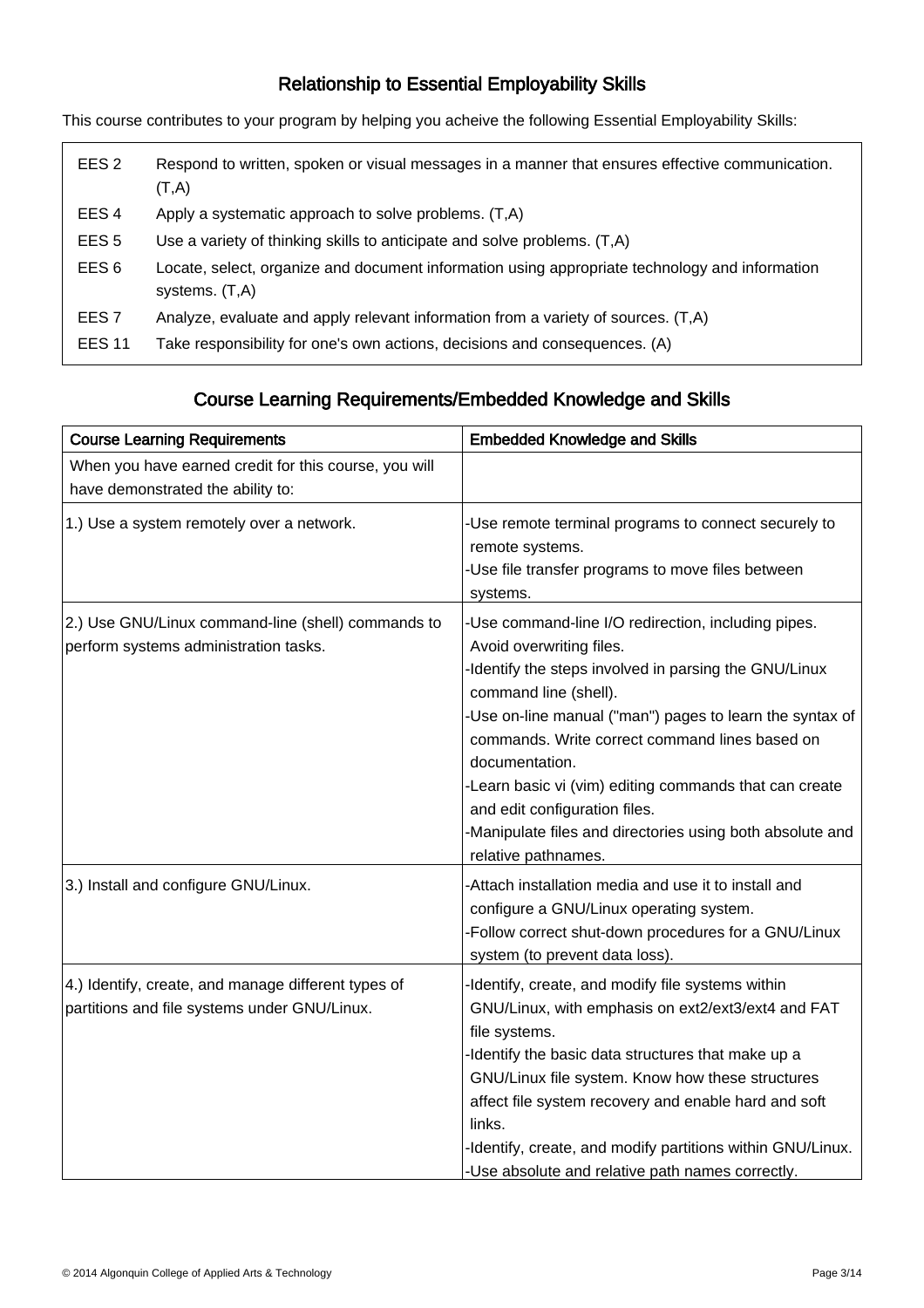| 5.) Create and manage user accounts, groups, and<br>permissions in a GNU/Linux-based environment | -Create and modify file and directory access control<br>permissions to implement specified security and<br>sharing.<br>-Create and manage user and group accounts in the<br><b>GNU/Linux environment.</b>                                                    |
|--------------------------------------------------------------------------------------------------|--------------------------------------------------------------------------------------------------------------------------------------------------------------------------------------------------------------------------------------------------------------|
| 6.) Manage the boot process under GNU/Linux.                                                     | -Modify the GNU/Linux boot/startup process. Adjust time-<br>outs; enable single-user mode; modify or add new boot<br>menu entries.                                                                                                                           |
| 7.) Download, install, and configure software in a<br>GNU/Linux-based environment.               | -Use GNU/Linux software package manager to query<br>software packages, find new packages, install<br>packages, and remove packages.<br>-Use command-line and legacy package tools to install<br>software outside of the regular package management<br>tools. |

#### Learning Resources I,

Laptop Required for Lectures and Labs

This course is part of the Bring Your Own Device (BYOD) program initiative at Algonquin College. Students are required to have a functioning mobile device (e.g. a laptop) at all lecture and lab classes, including the first. The specifications for the required laptop and additional information about the BYOD program initiative can be found at http://www.algonquincollege.com/byod/Your disk must have (at least) 50GB of free space for CST8207 (mostly used for virtual machines and their backup copies).An external disk and enclosure are already purchased for you with your incidental fees. This disk is useful for back-ups but is not required as part of the course.You can get the CST hardware kit from the Algonquin New Technology Store by showing your timetable and ID card. This disk is useful for back-ups but is not required as part of the course.Web (Internet) Notes

Learning Management System Policy AA42 http://www3.algonquincollege.com/directives/policy/aa42-learningmanagement-system/ outlines the requirements for professors in posting class notes or information via the Blackboard learning management system (LMS). Any such information made available by professors is done solely to assist students in understanding the material presented and is not intended to replace attendance or personal note-taking at classes and labs.

## Optional Textbooks (not required)

No textbooks are required for this course. The textbooks below are optional, reliable, comprehensive sources of accurate GNU/Linux information. Motivated students may choose instead to discover and use free Internet resources instead of a purchased textbook.Optional: The bookstore may sell a CST8207 Textbook Package (ISBN: 0-132-37382-3) that contains:A Practical Guide to Fedora and Red Hat Enterprise Linux, by Mark Sobell, Prentice Hall ISBN 0-13-706088-2Linux Phrasebook, by Scott Granneman, Prentice Hall ISBN 0-672-32838- 0N.B.: This optional two-book textbook package deal is ONLY available in the Algonquin Bookstore. All these books are optional. They are not required.Optional: Linux Administration Handbook , by Evi Nemeth et al, Prentice Hall, ISBN 0-13-148004-9Optional: Linux Administration, A Beginner's Guide, by Wale Soyinka, McGraw Hill, ISBN 9780071545884Optional: Linux in a Nutshell, Jessica Perry Hekman, O'Reilly, ISBN 0-596-00930-5No textbooks are required for this course. Motivated students may choose instead to discover and use free Internet resources instead of a purchased textbook.

#### Learning Activities I

Reading, Hearing, and Doing

ـا<br>ا

The principal way to learn the course material is by reading the course material using the provided Internet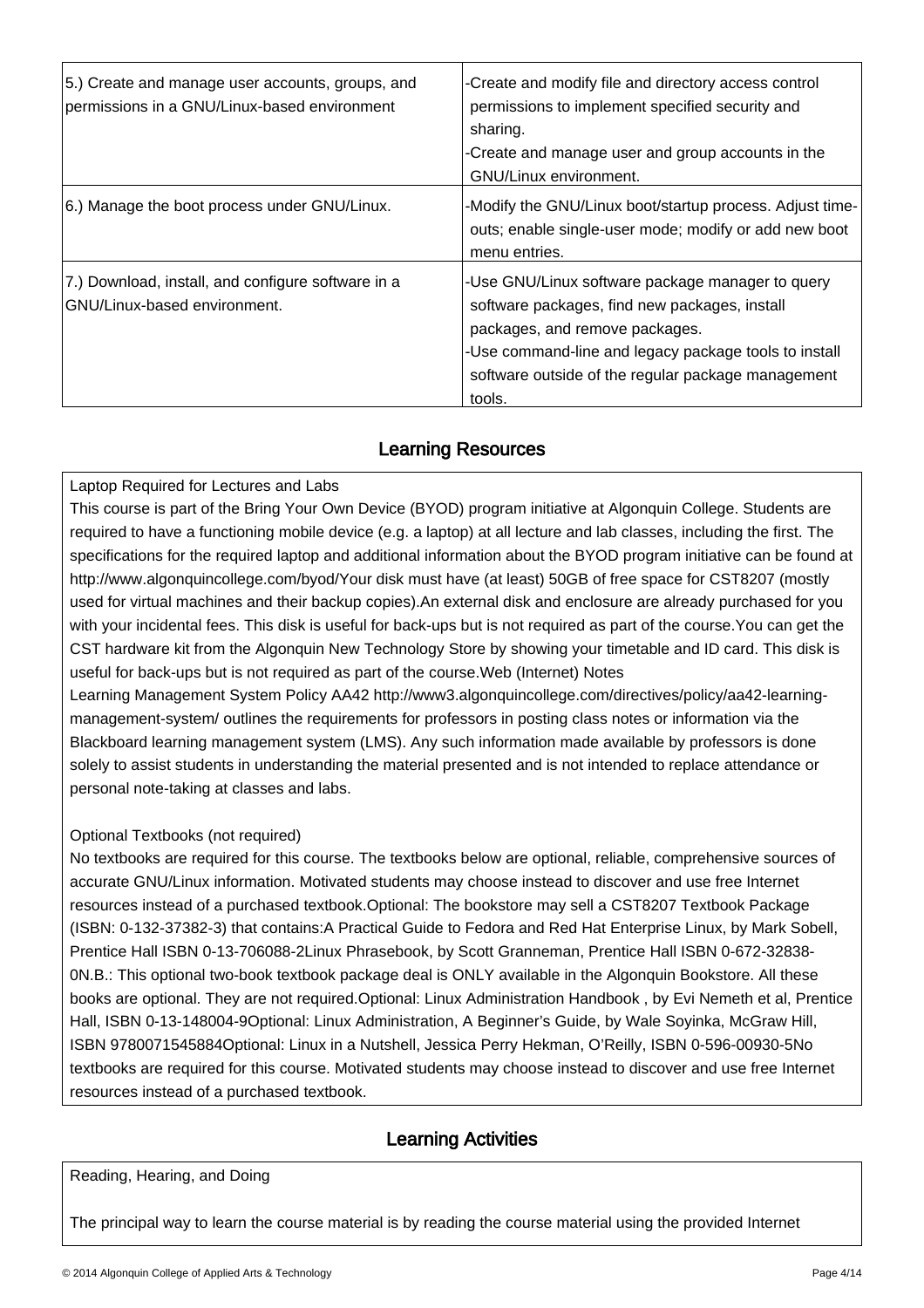resources, attending lectures to review the highlights of the material and ask questions, and then doing lab and homework exercises related to the material. Course topics will be outlined in the course notes.

### Lectures

Lectures will present highlights from the theoretical material of the course. Students are expected to either attend the lectures or else get detailed notes from other students who attended. Not everything that is presented in lectures appears in the online notes. Students are encouraged to ask questions during lectures and to consult with the professors on topics that they do not clearly understand. Use your classroom time wisely.

#### Labs and Homework Exercises

Labs are hands-on opportunities to experiment with the theoretical material that you have learned through reading and lectures. Laboratory assignments will be closely integrated with the theoretical material. Students are expected to perform initial reading, analysis, and design before their scheduled lab, to take advantage of the limited lab time. You will not have enough time to do both the reading and the lab work in the same lab period. If you spend your lab period reading instead of doing, you won't be ready to ask questions of your lab instructor and your lab period will be wasted.

The students' ability to successfully complete the assigned exercises will directly correlate with their level of success on tests and the final exam. Tests and exams are largely based on work already done in the lab.

NOTE: Knowing the specific answers to lab questions is never as important as knowing how to generate the answers. Copying answers will not enable you to pass the tests and exams; penalties will be given for copy-andpaste answers. You need to know how things work!

## Consultation

İ

Your principal source of consultation time with your instructor is during your lab period each week. If that weekly lab time is not sufficient, additional office hours can be arranged. At the beginning of the course you will be told how to arrange consultation times (office hours) with your instructors. Some consultation may be done using online resources, rather than in-person office hours.

Since office hours are scarce and may not be available, students should first make good use of their weekly lab time to consult with the instructors, before requesting outside office hours.

Samples of learning activities include:Reading the weekly online course notes.Attending and taking detailed notes during lectures, to reinforce the weekly readings.Completing hands-on practical assignments based on the readings and lectures.Completing practice tests and quizzes in preparation for midterm tests and the final exam.Asking questions during lectures and the weekly lab periods.

#### Evaluation/Earning Credit .<br>۳

| The following will provide evidence of your learning<br>achievements: | This activity validates the following outcomes: |
|-----------------------------------------------------------------------|-------------------------------------------------|
|-----------------------------------------------------------------------|-------------------------------------------------|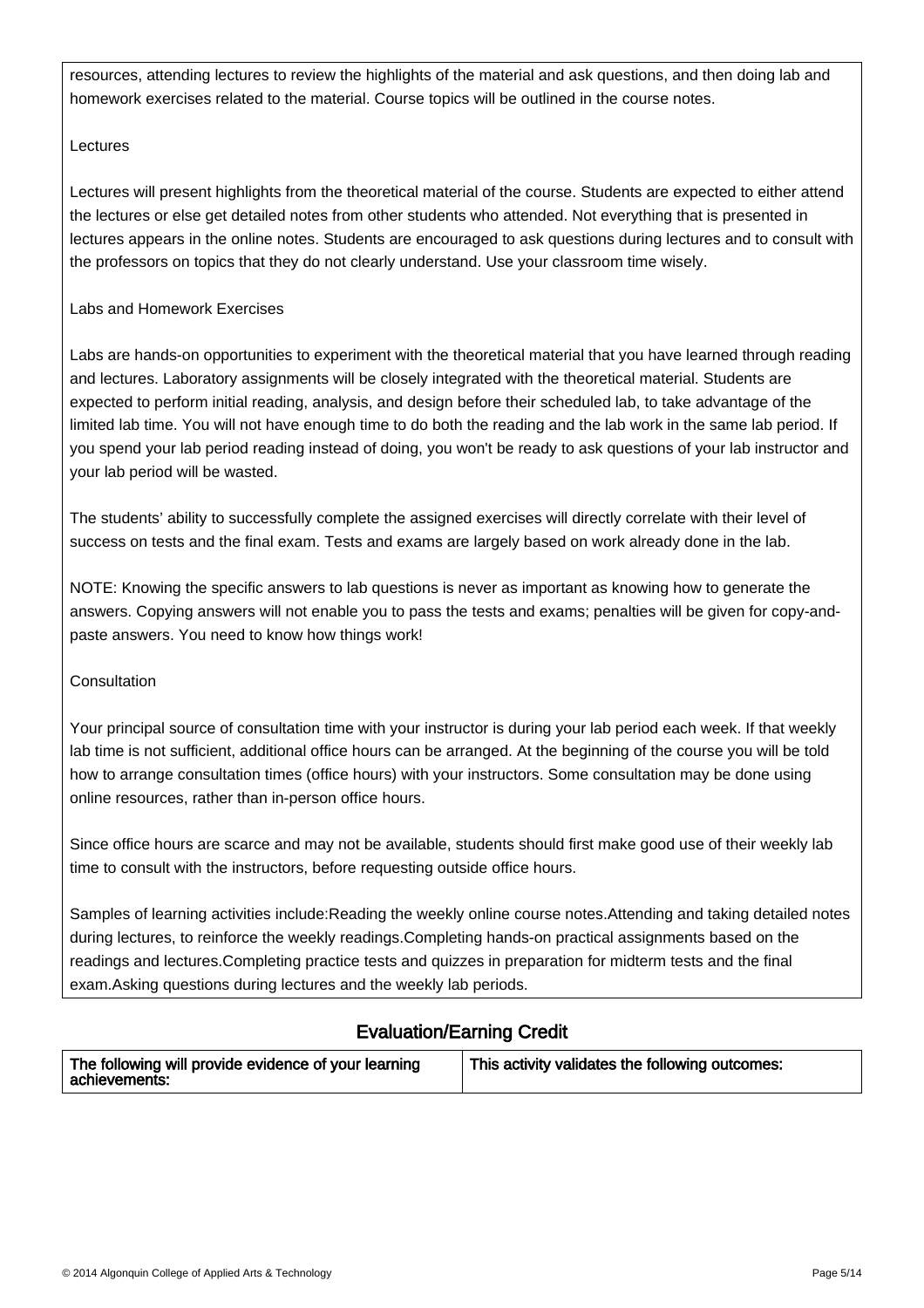| Lab Evaluation - 40%<br>Late assignments may or may not be marked. To earn<br>full marks, submit on time. | -Use a system remotely over a network. [CLR 1]<br>-Use GNU/Linux command-line (shell) commands to<br>perform systems administration tasks. [CLR 2]<br>-Install and configure GNU/Linux. [CLR 3]                                                                                                                                                              |
|-----------------------------------------------------------------------------------------------------------|--------------------------------------------------------------------------------------------------------------------------------------------------------------------------------------------------------------------------------------------------------------------------------------------------------------------------------------------------------------|
|                                                                                                           | -Identify, create, and manage different types of<br>partitions and file systems under GNU/Linux. [CLR 4]<br>-Create and manage user accounts, groups, and<br>permissions in a GNU/Linux-based environment [CLR<br>5 <sub>l</sub><br>-Manage the boot process under GNU/Linux. [CLR 6]<br>-Download, install, and configure software in a                     |
|                                                                                                           | GNU/Linux-based environment. [CLR 7]                                                                                                                                                                                                                                                                                                                         |
|                                                                                                           | -Respond to written, spoken or visual messages in a<br>manner that ensures effective communication. [EES 2]<br>-Apply a systematic approach to solve problems. [EES<br>4                                                                                                                                                                                     |
|                                                                                                           | -Use a variety of thinking skills to anticipate and solve<br>problems. [EES 5]                                                                                                                                                                                                                                                                               |
|                                                                                                           | -Locate, select, organize and document information<br>using appropriate technology and information systems.<br>[EES 6]                                                                                                                                                                                                                                       |
|                                                                                                           | -Analyze, evaluate and apply relevant information from                                                                                                                                                                                                                                                                                                       |
|                                                                                                           | a variety of sources. [EES 7]<br>-Take responsibility for one's own actions, decisions                                                                                                                                                                                                                                                                       |
|                                                                                                           | and consequences. [EES 11]                                                                                                                                                                                                                                                                                                                                   |
|                                                                                                           |                                                                                                                                                                                                                                                                                                                                                              |
| Final Exam - 30%                                                                                          | -Use a system remotely over a network. [CLR 1]<br>-Use GNU/Linux command-line (shell) commands to<br>perform systems administration tasks. [CLR 2]<br>-Install and configure GNU/Linux. [CLR 3]<br>-Identify, create, and manage different types of<br>partitions and file systems under GNU/Linux. [CLR 4]<br>-Create and manage user accounts, groups, and |
|                                                                                                           | permissions in a GNU/Linux-based environment [CLR<br>5                                                                                                                                                                                                                                                                                                       |
|                                                                                                           | -Manage the boot process under GNU/Linux. [CLR 6]<br>-Download, install, and configure software in a<br>GNU/Linux-based environment. [CLR 7]                                                                                                                                                                                                                 |
|                                                                                                           | -Respond to written, spoken or visual messages in a<br>manner that ensures effective communication. [EES 2]<br>-Apply a systematic approach to solve problems. [EES<br>4]                                                                                                                                                                                    |
|                                                                                                           | -Use a variety of thinking skills to anticipate and solve                                                                                                                                                                                                                                                                                                    |
|                                                                                                           | problems. [EES 5]<br>-Locate, select, organize and document information                                                                                                                                                                                                                                                                                      |
|                                                                                                           | using appropriate technology and information systems.<br>[EES 6]                                                                                                                                                                                                                                                                                             |
|                                                                                                           | -Analyze, evaluate and apply relevant information from                                                                                                                                                                                                                                                                                                       |
|                                                                                                           | a variety of sources. [EES 7]<br>-Take responsibility for one's own actions, decisions                                                                                                                                                                                                                                                                       |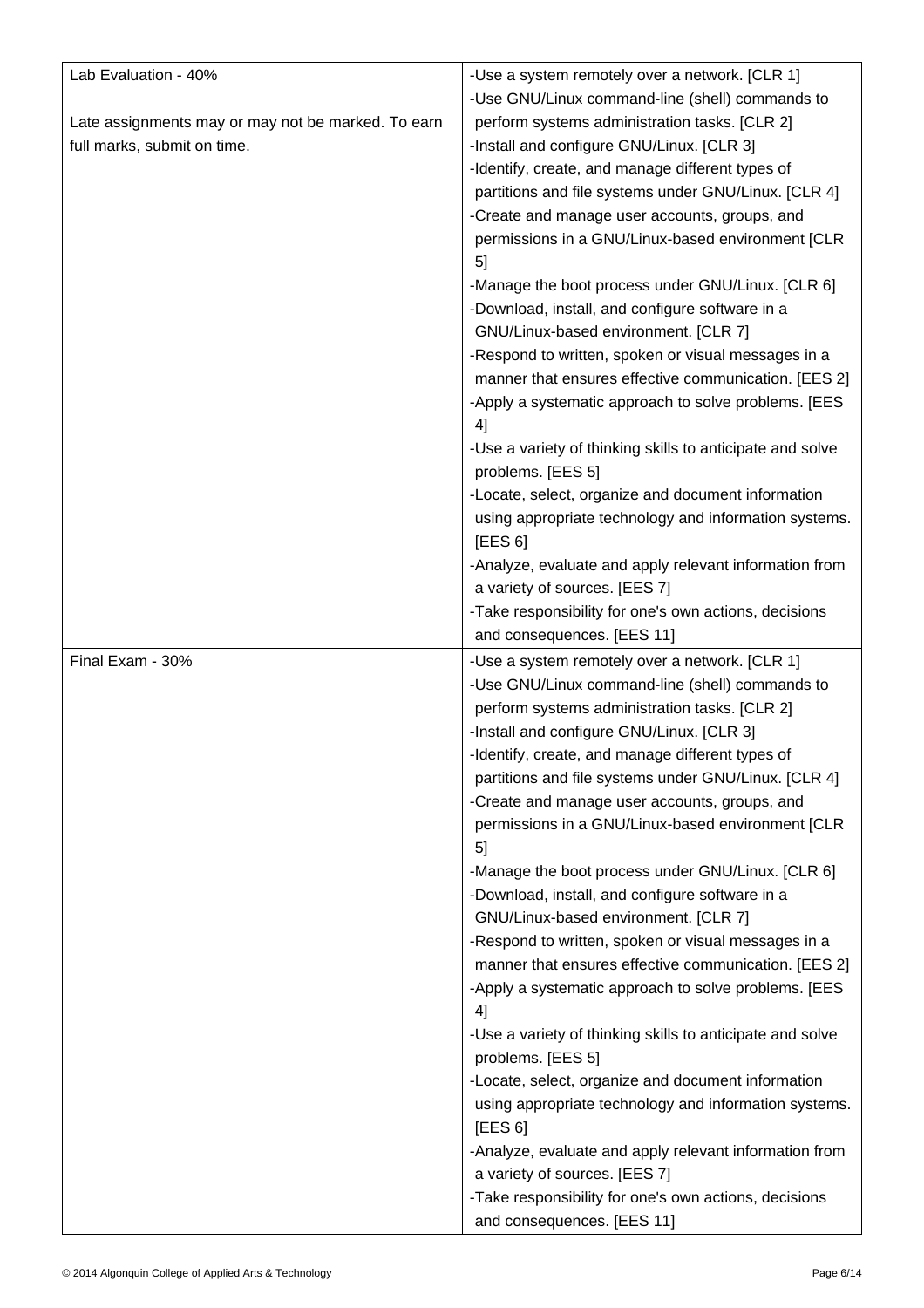| Second Midterm test - 15% | -Use a system remotely over a network. [CLR 1]                                      |
|---------------------------|-------------------------------------------------------------------------------------|
|                           | -Use GNU/Linux command-line (shell) commands to                                     |
|                           | perform systems administration tasks. [CLR 2]                                       |
|                           | -Install and configure GNU/Linux. [CLR 3]                                           |
|                           | -Identify, create, and manage different types of                                    |
|                           | partitions and file systems under GNU/Linux. [CLR 4]                                |
|                           | -Create and manage user accounts, groups, and                                       |
|                           | permissions in a GNU/Linux-based environment [CLR                                   |
|                           | 5 <sub>l</sub>                                                                      |
|                           | -Manage the boot process under GNU/Linux. [CLR 6]                                   |
|                           | -Download, install, and configure software in a                                     |
|                           | GNU/Linux-based environment. [CLR 7]                                                |
|                           | -Respond to written, spoken or visual messages in a                                 |
|                           | manner that ensures effective communication. [EES 2]                                |
|                           | -Apply a systematic approach to solve problems. [EES                                |
|                           | 4]                                                                                  |
|                           | -Use a variety of thinking skills to anticipate and solve                           |
|                           | problems. [EES 5]                                                                   |
|                           | -Locate, select, organize and document information                                  |
|                           | using appropriate technology and information systems.                               |
|                           | [EES 6]                                                                             |
|                           | -Analyze, evaluate and apply relevant information from                              |
|                           | a variety of sources. [EES 7]                                                       |
|                           | -Take responsibility for one's own actions, decisions                               |
|                           | and consequences. [EES 11]                                                          |
|                           |                                                                                     |
| First Midterm Test - 10%  | -Use a system remotely over a network. [CLR 1]                                      |
|                           | -Use GNU/Linux command-line (shell) commands to                                     |
|                           | perform systems administration tasks. [CLR 2]                                       |
|                           | -Install and configure GNU/Linux. [CLR 3]                                           |
|                           | -Identify, create, and manage different types of                                    |
|                           | partitions and file systems under GNU/Linux. [CLR 4]                                |
|                           | -Create and manage user accounts, groups, and                                       |
|                           | permissions in a GNU/Linux-based environment [CLR                                   |
|                           | 51                                                                                  |
|                           | -Manage the boot process under GNU/Linux. [CLR 6]                                   |
|                           | -Download, install, and configure software in a                                     |
|                           | GNU/Linux-based environment. [CLR 7]                                                |
|                           | -Respond to written, spoken or visual messages in a                                 |
|                           | manner that ensures effective communication. [EES 2]                                |
|                           | -Apply a systematic approach to solve problems. [EES                                |
|                           | 4]                                                                                  |
|                           | -Use a variety of thinking skills to anticipate and solve                           |
|                           | problems. [EES 5]                                                                   |
|                           | -Locate, select, organize and document information                                  |
|                           | using appropriate technology and information systems.                               |
|                           | [EES 6]                                                                             |
|                           | -Analyze, evaluate and apply relevant information from                              |
|                           | a variety of sources. [EES 7]                                                       |
|                           | -Take responsibility for one's own actions, decisions<br>and consequences. [EES 11] |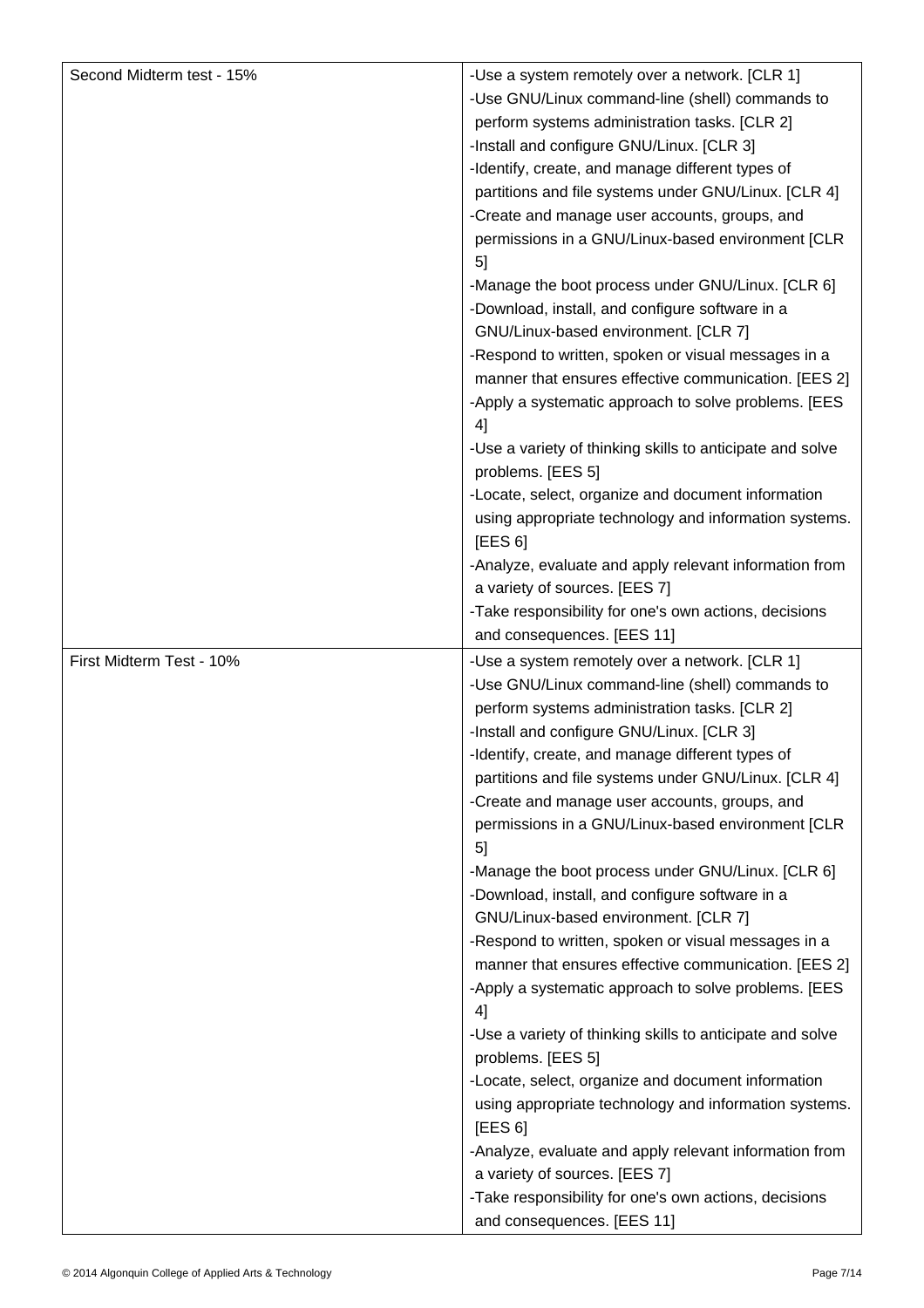| perform systems administration tasks. [CLR 2]<br>-Install and configure GNU/Linux. [CLR 3]<br>-Identify, create, and manage different types of<br>partitions and file systems under GNU/Linux. [CLR 4]<br>-Create and manage user accounts, groups, and<br>permissions in a GNU/Linux-based environment [CLR<br>5 <sub>l</sub><br>-Manage the boot process under GNU/Linux. [CLR 6]<br>-Download, install, and configure software in a<br>GNU/Linux-based environment. [CLR 7]<br>-Respond to written, spoken or visual messages in a<br>manner that ensures effective communication. [EES 2]<br>-Apply a systematic approach to solve problems. [EES<br>4]<br>-Use a variety of thinking skills to anticipate and solve<br>problems. [EES 5]<br>-Locate, select, organize and document information<br>using appropriate technology and information systems.<br>[EES 6]<br>-Analyze, evaluate and apply relevant information from<br>a variety of sources. [EES 7] | Quizzes (in-class or online) - 5% | -Use a system remotely over a network. [CLR 1]        |
|--------------------------------------------------------------------------------------------------------------------------------------------------------------------------------------------------------------------------------------------------------------------------------------------------------------------------------------------------------------------------------------------------------------------------------------------------------------------------------------------------------------------------------------------------------------------------------------------------------------------------------------------------------------------------------------------------------------------------------------------------------------------------------------------------------------------------------------------------------------------------------------------------------------------------------------------------------------------|-----------------------------------|-------------------------------------------------------|
|                                                                                                                                                                                                                                                                                                                                                                                                                                                                                                                                                                                                                                                                                                                                                                                                                                                                                                                                                                    |                                   | -Use GNU/Linux command-line (shell) commands to       |
|                                                                                                                                                                                                                                                                                                                                                                                                                                                                                                                                                                                                                                                                                                                                                                                                                                                                                                                                                                    |                                   |                                                       |
|                                                                                                                                                                                                                                                                                                                                                                                                                                                                                                                                                                                                                                                                                                                                                                                                                                                                                                                                                                    |                                   |                                                       |
|                                                                                                                                                                                                                                                                                                                                                                                                                                                                                                                                                                                                                                                                                                                                                                                                                                                                                                                                                                    |                                   |                                                       |
|                                                                                                                                                                                                                                                                                                                                                                                                                                                                                                                                                                                                                                                                                                                                                                                                                                                                                                                                                                    |                                   |                                                       |
|                                                                                                                                                                                                                                                                                                                                                                                                                                                                                                                                                                                                                                                                                                                                                                                                                                                                                                                                                                    |                                   |                                                       |
|                                                                                                                                                                                                                                                                                                                                                                                                                                                                                                                                                                                                                                                                                                                                                                                                                                                                                                                                                                    |                                   |                                                       |
|                                                                                                                                                                                                                                                                                                                                                                                                                                                                                                                                                                                                                                                                                                                                                                                                                                                                                                                                                                    |                                   |                                                       |
|                                                                                                                                                                                                                                                                                                                                                                                                                                                                                                                                                                                                                                                                                                                                                                                                                                                                                                                                                                    |                                   |                                                       |
|                                                                                                                                                                                                                                                                                                                                                                                                                                                                                                                                                                                                                                                                                                                                                                                                                                                                                                                                                                    |                                   |                                                       |
|                                                                                                                                                                                                                                                                                                                                                                                                                                                                                                                                                                                                                                                                                                                                                                                                                                                                                                                                                                    |                                   |                                                       |
|                                                                                                                                                                                                                                                                                                                                                                                                                                                                                                                                                                                                                                                                                                                                                                                                                                                                                                                                                                    |                                   |                                                       |
|                                                                                                                                                                                                                                                                                                                                                                                                                                                                                                                                                                                                                                                                                                                                                                                                                                                                                                                                                                    |                                   |                                                       |
|                                                                                                                                                                                                                                                                                                                                                                                                                                                                                                                                                                                                                                                                                                                                                                                                                                                                                                                                                                    |                                   |                                                       |
|                                                                                                                                                                                                                                                                                                                                                                                                                                                                                                                                                                                                                                                                                                                                                                                                                                                                                                                                                                    |                                   |                                                       |
|                                                                                                                                                                                                                                                                                                                                                                                                                                                                                                                                                                                                                                                                                                                                                                                                                                                                                                                                                                    |                                   |                                                       |
|                                                                                                                                                                                                                                                                                                                                                                                                                                                                                                                                                                                                                                                                                                                                                                                                                                                                                                                                                                    |                                   |                                                       |
|                                                                                                                                                                                                                                                                                                                                                                                                                                                                                                                                                                                                                                                                                                                                                                                                                                                                                                                                                                    |                                   |                                                       |
|                                                                                                                                                                                                                                                                                                                                                                                                                                                                                                                                                                                                                                                                                                                                                                                                                                                                                                                                                                    |                                   |                                                       |
|                                                                                                                                                                                                                                                                                                                                                                                                                                                                                                                                                                                                                                                                                                                                                                                                                                                                                                                                                                    |                                   |                                                       |
|                                                                                                                                                                                                                                                                                                                                                                                                                                                                                                                                                                                                                                                                                                                                                                                                                                                                                                                                                                    |                                   |                                                       |
|                                                                                                                                                                                                                                                                                                                                                                                                                                                                                                                                                                                                                                                                                                                                                                                                                                                                                                                                                                    |                                   | -Take responsibility for one's own actions, decisions |
| and consequences. [EES 11]                                                                                                                                                                                                                                                                                                                                                                                                                                                                                                                                                                                                                                                                                                                                                                                                                                                                                                                                         |                                   |                                                       |

#### Prior Learning Assessment and Recognition י

Students who wish to apply for prior learning assessment and recognition (PLAR) need to demonstrate competency at a post-secondary level in all of the course learning requirements outlined above. Evidence of learning achievement for PLAR candidates includes:

-Challenge Exam

-Performance Test

ـا<br>ا

İ

#### Grade Scheme ٦

| <b>Final Grade</b> | Mark Equivalent | Numeric Value | <b>Final Grade</b> | Mark Equivalent | <b>Numeric Value</b> |
|--------------------|-----------------|---------------|--------------------|-----------------|----------------------|
| A+                 | $90\% - 100\%$  | 4.0           | A                  | 85% - 89%       | 3.8                  |
| A-                 | 80% - 84%       | 3.6           | B+                 | 77% - 79%       | 3.3                  |
| B                  | 73% - 76%       | 3.0           | B-                 | 70% - 72%       | 2.7                  |
| C+                 | 67% - 69%       | 2.3           | C                  | 63% - 66%       | 2.0                  |
| $C -$              | $60\% - 62\%$   | 1.7           | D+                 | 57% - 59%       | 1.4                  |
| D                  | 53% - 56%       | 1.2           | D-                 | $50\% - 52\%$   | 1.0                  |
| F                  | $0\% - 49\%$    | 0             | <b>FSP</b>         | $\mathbf 0$     | 0                    |

## Course Related Information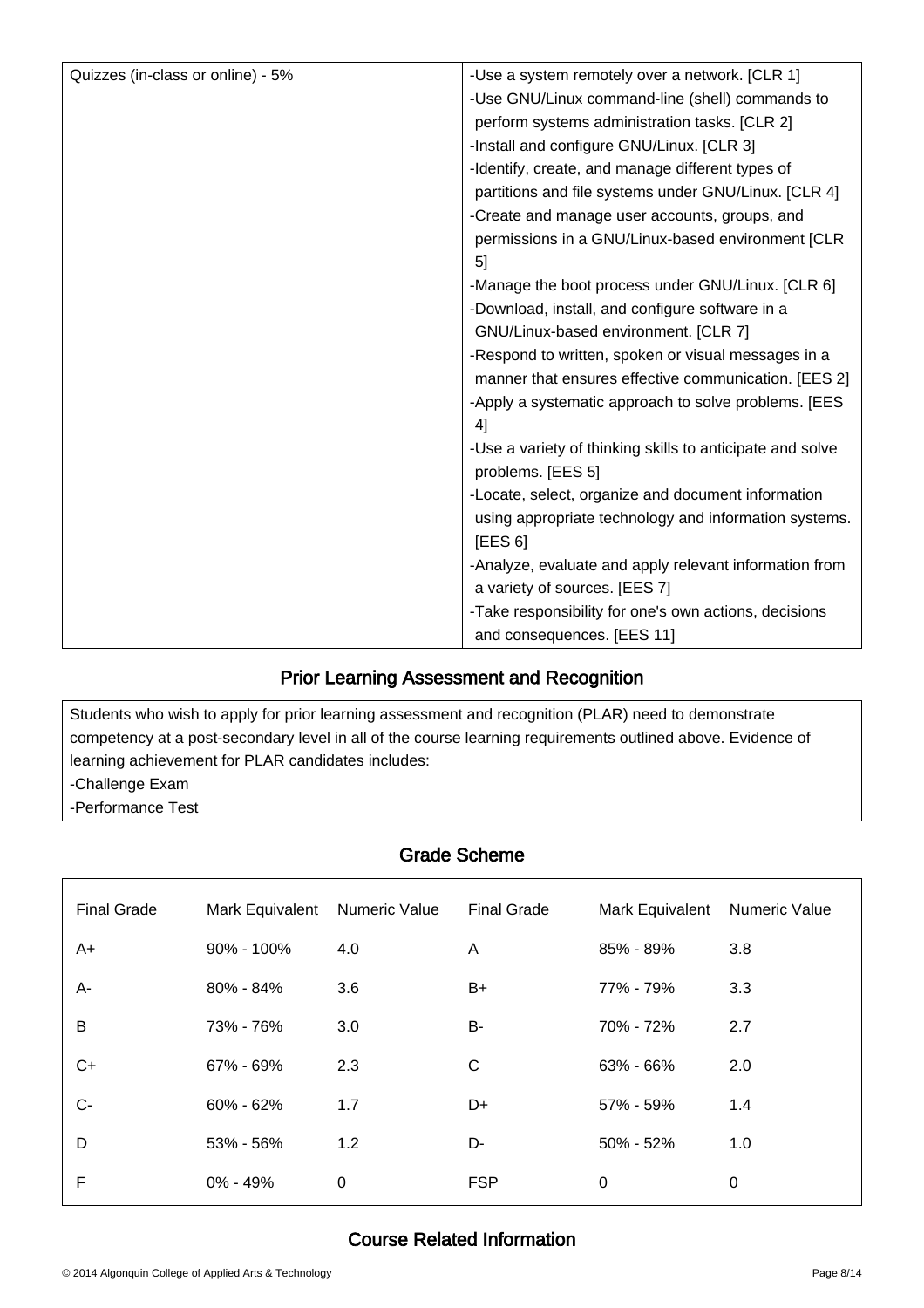There is no "group work" or "working together" in this course. You can share you ideas but never your answers. Students caught copying answers from anywhere will be charged with academic fraud under College Directive AA20: Plagiarism. You must create and type your own answers; no copying-and-pasting from other sources.

Students loaning out assignment solutions will also be penalized. Never loan your solutions; the student copying your solutions submits the copy and you both get penalized.

#### Program Related Information Ï

## 0150X01FWO - Computer Systems Technician

Theory Evaluation:

İ

Theory evaluation is conducted by the Professor, and submitted to the final grade roll-up.

Theory attendance, in-class quiz and tests may be a part of the course requirements, will be identified by your professor, and is unique to each individual course.All students are encouraged to prepare before class, attend class regularly, and actively participate while in class to enrich their learning experience.Policy AA42 outlines the requirements for posting class notes or information to Blackboard. Any such information made available by professors is done solely to assist students in understanding the material presented and is not intended to replace attendance to theory class. Any and all information presented in class is considered testable material, be it presented verbally, written on the whiteboard, on-screen, or in a document - whether students were in attendance or not. It remains the student's responsibility to attend class. listen and take adequate notes, as needed.Lab Evaluation:

Lab evaluation is conducted by the Lab Professor, and submitted to the final grade roll-up. In this program, the following criteria may be required in order to obtain a non-zero lab mark:

Satisfactory attendance and participation in the lab;N.B: lab attendance requirements will be identified by your professor, and is specific to each individual course. Satisfactory workmanship and behavior in the lab;Satisfactory adherence to rules prescribed for the lab facility; Being properly equipped & prepared for lab work prior to attending the lab;N.B.: coming to your lab period without the required equipment/tools or being prepared may result in you being marked as absent, at your professor's discretion.Timely completion of individual labs and required work therein on the student's assigned lab computer, as prescribed by lab handouts.Late submission or extended deadlines may be afforded, along with associated penalties - these will be identified by your professor, and are specific to each individual course.Work done outside of the lab environment may not be counted, unless indicated otherwise by your lab teacher.The lab Professor reserves the right to suspend or deny access to the lab at any time if the above criteria are not being met. No allowances are made in the course for students whose access in the lab are suspended or denied.

## Final Examination

All students are expected to write the final exam. There are no provisions for "making up" a missed final exam. If, as a result of being off-track in your program or some unforeseen circumstance, you note that there is a scheduling conflict in your final exam schedule, it is your responsibility to alert the your program coordinator no later than one week before final exams start, to allow for any special arrangements.

## 0150X03FWO - Computer Systems Technician

Theory Evaluation:

Theory evaluation is conducted by the Professor, and submitted to the final grade roll-up. Theory attendance, in-class quiz and tests may be a part of the course requirements, will be identified by your professor, and is unique to each individual course.All students are encouraged to prepare before class, attend class regularly, and actively participate while in class to enrich their learning experience.Policy AA42 outlines the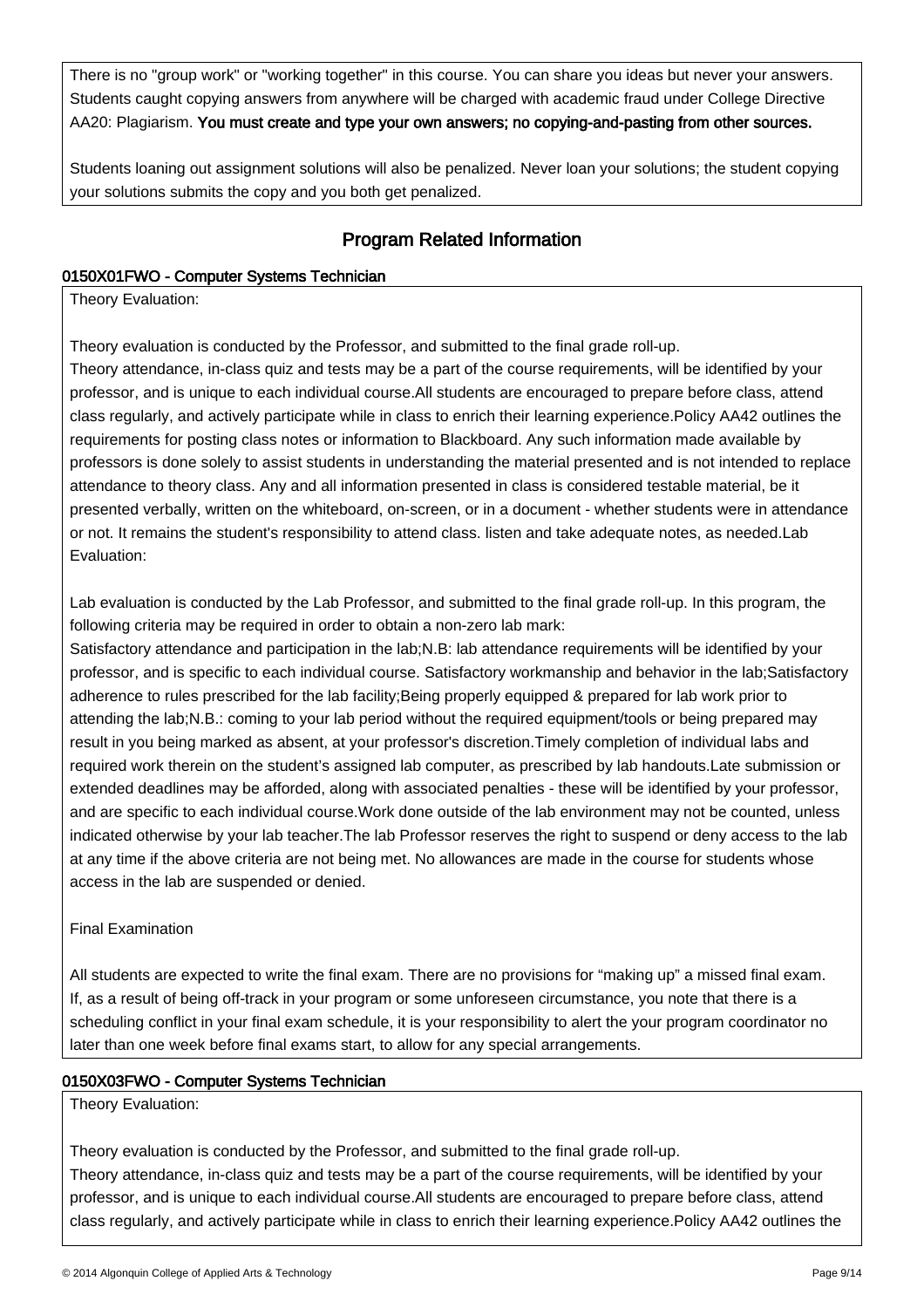requirements for posting class notes or information to Blackboard. Any such information made available by professors is done solely to assist students in understanding the material presented and is not intended to replace attendance to theory class.Any and all information presented in class is considered testable material, be it presented verbally, written on the whiteboard, on-screen, or in a document - whether students were in attendance or not.It remains the student's responsibility to attend class. listen and take adequate notes, as needed.Lab Evaluation:

Lab evaluation is conducted by the Lab Professor, and submitted to the final grade roll-up. In this program, the following criteria may be required in order to obtain a non-zero lab mark:

Satisfactory attendance and participation in the lab;N.B: lab attendance requirements will be identified by your professor, and is specific to each individual course.Satisfactory workmanship and behavior in the lab;Satisfactory adherence to rules prescribed for the lab facility;Being properly equipped & prepared for lab work prior to attending the lab;N.B.: coming to your lab period without the required equipment/tools or being prepared may result in you being marked as absent, at your professor's discretion.Timely completion of individual labs and required work therein on the student's assigned lab computer, as prescribed by lab handouts.Late submission or extended deadlines may be afforded, along with associated penalties - these will be identified by your professor, and are specific to each individual course.Work done outside of the lab environment may not be counted, unless indicated otherwise by your lab teacher.The lab Professor reserves the right to suspend or deny access to the lab at any time if the above criteria are not being met. No allowances are made in the course for students whose access in the lab are suspended or denied.

#### Final Examination

All students are expected to write the final exam. There are no provisions for "making up" a missed final exam. If, as a result of being off-track in your program or some unforeseen circumstance, you note that there is a scheduling conflict in your final exam schedule, it is your responsibility to alert the your program coordinator no later than one week before final exams start, to allow for any special arrangements.

## 0155X01FWO - Computer Systems Technology - Networking

Theory Evaluation:

Theory evaluation is conducted by the Professor, and submitted to the final grade roll-up.

Theory attendance, in-class quiz and tests may be a part of the course requirements, will be identified by your professor, and is unique to each individual course.All students are encouraged to prepare before class, attend class regularly, and actively participate while in class to enrich their learning experience.It is important to note that there is NO REQUIREMENT to post any class notes or information to Blackboard. Any such information made available by professors is done solely to assist students in understanding the material presented and is not intended to replace attendance to theory class. Any and all information presented in class is considered testable material, be it presented verbally, written on the whiteboard, on-screen, or in a document - whether students were in attendance or not. It remains the student's responsibility to attend class. listen and take adequate notes, as needed.Lab Evaluation:

Lab evaluation is conducted by the Lab Professor, and submitted to the final grade roll-up. In this program, the following criteria may be required in order to obtain a non-zero lab mark:

Satisfactory attendance and participation in the lab;N.B: lab attendance requirements will be identified by your professor, and is specific to each individual course. Satisfactory workmanship and behavior in the lab;Satisfactory adherence to rules prescribed for the lab facility;Being properly equipped & prepared for lab work prior to attending the lab;N.B.: coming to your lab period without the required equipment/tools or being prepared may result in you being marked as absent, at your professor's discretion.Timely completion of individual labs and required work therein on the student's assigned lab computer, as prescribed by lab handouts.Late submission or extended deadlines may be afforded, along with associated penalties - these will be identified by your professor,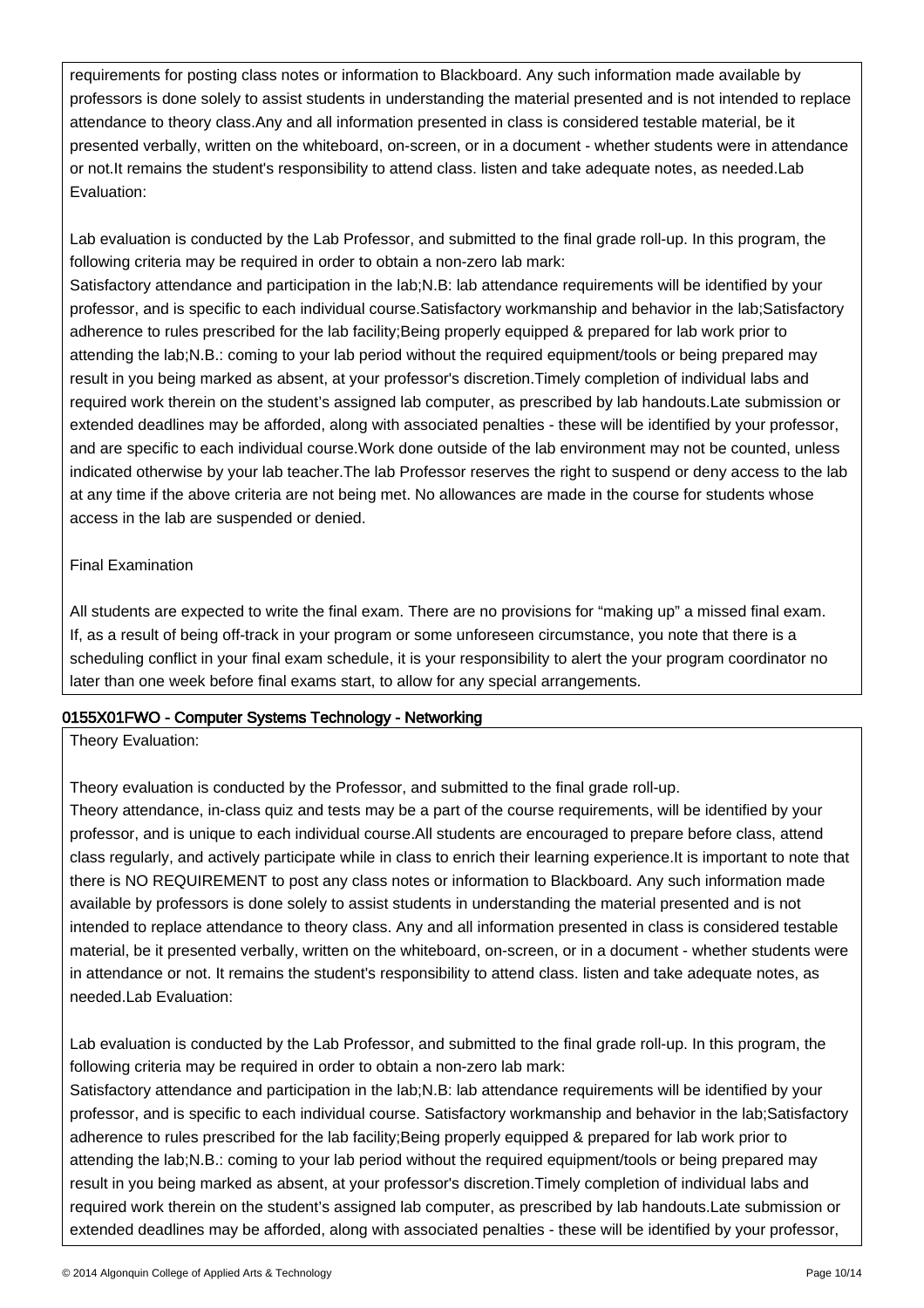and are specific to each individual course.Work done outside of the lab environment may not be counted, unless indicated otherwise by your lab teacher.The lab Professor reserves the right to suspend or deny access to the lab at any time if the above criteria are not being met. No allowances are made in the course for students whose access in the lab are suspended or denied.

### Final Examination

All students are expected to write the final exam. There are no provisions for "making up" a missed final exam. If, as a result of being off-track in your program or some unforeseen circumstance, you note that there is a scheduling conflict in your final exam schedule, it is your responsibility to alert the your program coordinator no later than one week before final exams start, to allow for any special arrangements.

## 0156X01FWO - Computer Systems Technology - Security

Theory Evaluation:

Theory evaluation is conducted by the Professor, and submitted to the final grade roll-up.

Theory attendance, in-class quiz and tests may be a part of the course requirements, will be identified by your professor, and is unique to each individual course.All students are encouraged to prepare before class, attend class regularly, and actively participate while in class to enrich their learning experience.Policy AA42 outlines the requirements for posting class notes or information to Blackboard. Any such information made available by professors is done solely to assist students in understanding the material presented and is not intended to replace attendance to theory class.Any and all information presented in class is considered testable material, be it presented verbally, written on the whiteboard, on-screen, or in a document - whether students were in attendance or not.It remains the student's responsibility to attend class. listen and take adequate notes, as needed.Lab Evaluation:

Lab evaluation is conducted by the Lab Professor, and submitted to the final grade roll-up. In this program, the following criteria may be required in order to obtain a non-zero lab mark:

Satisfactory attendance and participation in the lab;N.B: lab attendance requirements will be identified by your professor, and is specific to each individual course.Satisfactory workmanship and behavior in the lab;Satisfactory adherence to rules prescribed for the lab facility;Being properly equipped & prepared for lab work prior to attending the lab;N.B.: coming to your lab period without the required equipment/tools or being prepared may result in you being marked as absent, at your professor's discretion.Timely completion of individual labs and required work therein on the student's assigned lab computer, as prescribed by lab handouts.Late submission or extended deadlines may be afforded, along with associated penalties - these will be identified by your professor, and are specific to each individual course.Work done outside of the lab environment may not be counted, unless indicated otherwise by your lab teacher.

The lab Professor reserves the right to suspend or deny access to the lab at any time if the above criteria are not being met. No allowances are made in the course for students whose access in the lab are suspended or denied.

#### Final Examination

ـا<br>ا

All students are expected to write the final exam. There are no provisions for "making up" a missed final exam. If, as a result of being off-track in your program or some unforeseen circumstance, you note that there is a scheduling conflict in your final exam schedule, it is your responsibility to alert the your program coordinator no later than one week before final exams start, to allow for any special arrangements.

#### Department Related Information Ì

## STUDENT ACADEMIC RESPONSIBILITIES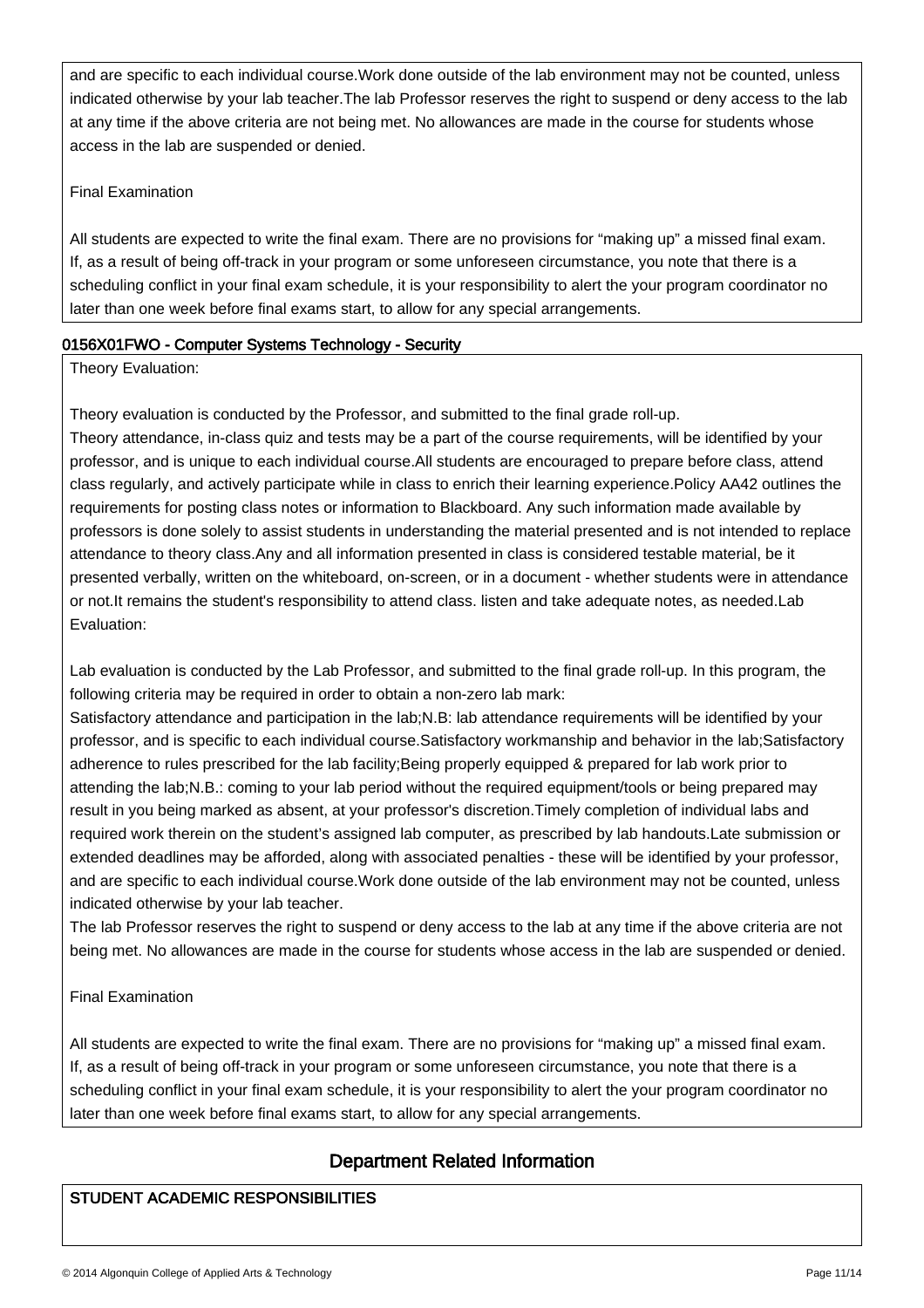Each student is responsible for:

- Knowing the due dates for marked out-of-class assignments.
- Attending all classes and knowing the dates of in-class marked assignments and exercises.
- Maintaining a folder of all work done in the course during the semester for validation claims in cases of disagreement with faculty.
- Keeping both paper and electronic copies of all assignments, marked and unmarked, in case papers are lost or go missing.
- Regularly checking both Blackboard announcements as well as one's Algonquin e-mail account for important messages from both professors and college administration.
- Participating in on-line and classroom exercises and activities as required.
- Retaining course outlines for possible future use to support applications for transfer of credit to other educational institutions.

Harassment/Discrimination/Violence will not be tolerated. Any form of harassment (sexual, racial, gender or disability-related), discrimination (direct or indirect), or violence, whether involving a professor and a student or amongst students, will not be tolerated on the college premises. Action taken will start with a formal warning and proceed to the full disciplinary actions as outlined in Algonquin College Policies - HR22 and SA07. Harassment means one or a series of vexatious comment(s) (whether done verbally or through electronic means), or conduct related to one or more of the prohibited grounds that is known or ought reasonably to be known to be unwelcome/unwanted, offensive, intimidating, derogatory or hostile. This may include, but is not limited to: gestures, remarks, jokes, taunting, innuendo, display of offensive materials, offensive graffiti, threats, verbal or physical assault, stalking, slurs, shunning or exclusion related to the prohibited grounds.

For further information, a copy of the official policy statement can be obtained from the Student Association.

## Violation of the Copyright Act

General – The Copyright Act makes it an offence to reproduce or distribute, in whatever format, any part of a publication without the prior written permission of the publisher. For complete details, see the Government of Canada website at http://laws.justice.gc.ca/en/C-42 . Make sure you give it due consideration, before deciding not to purchase a textbook or material required for your course.

Software Piracy - The Copyright Act has been updated to include software products. Be sure to carefully read the licensing agreement of any product you purchase or download, and understand the terms and conditions covering its use, installation and distribution (where applicable). Any infringement of licensing agreement makes you liable under the law.

Disruptive Behaviour is any conduct, or threatened conduct, that is disruptive to the learning process or that interferes with the well being of other members of the College community. It will not be tolerated. Members of the College community, both students and staff, have the right to learn and work in a secure and productive environment. The College will make every effort to protect that right. Incidents of disruptive behaviour must be reported in writing to the departmental Chair as quickly as possible. The Chair will hold a hearing to review available information and determine any sanctions that will be imposed. Disciplinary hearings can result in penalties ranging from a written warning to expulsion.

For further details, consult the Algonquin College Policies AA32, SA07 and IT01 in your Instaguide.

#### College Related Information Ì

## Email

ـا<br>ا

Algonquin College provides all full-time students with an e-mail account. This is the address that will be used when the College, your professors, or your fellow students communicate important information about your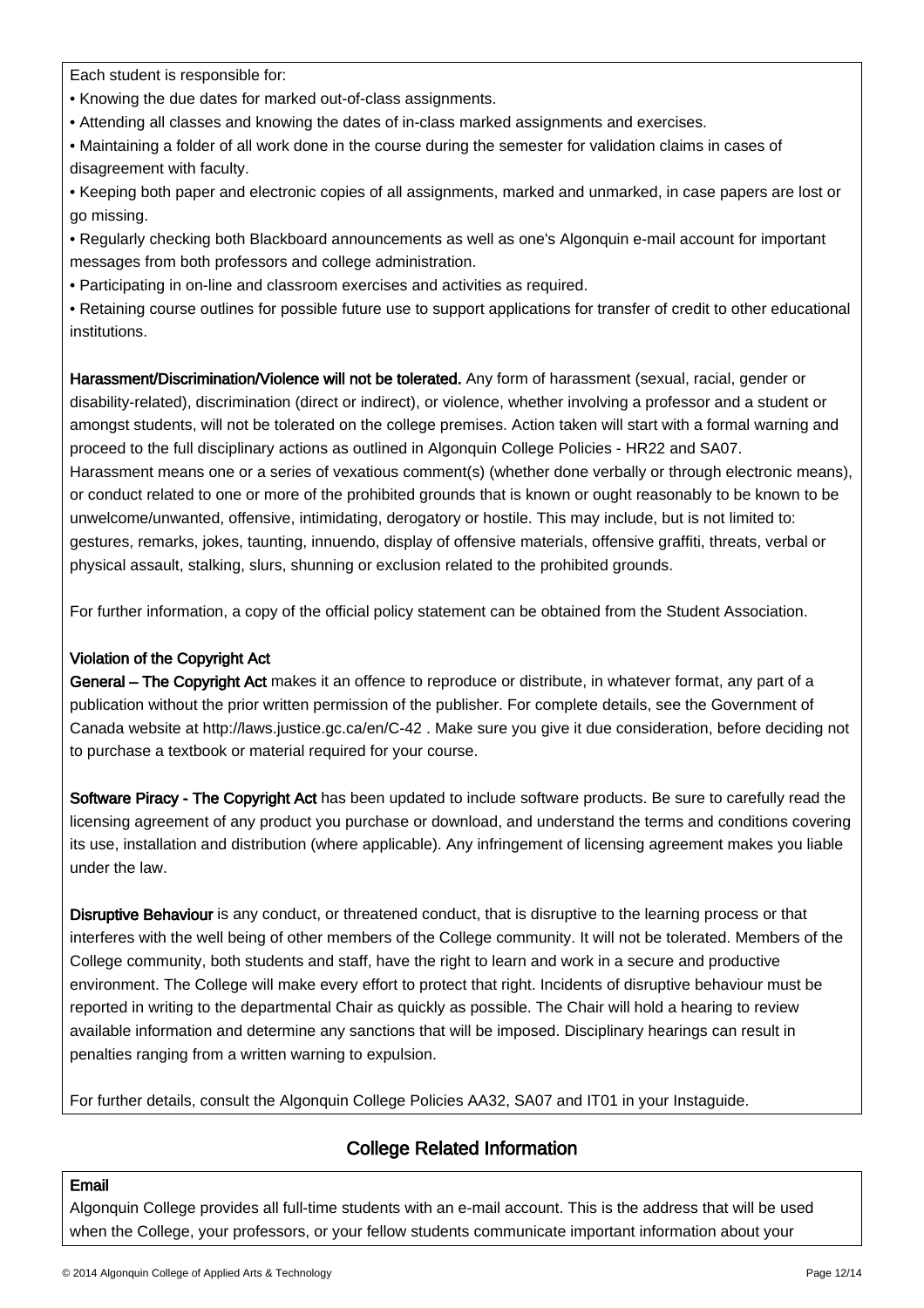program or course events. It is your responsibility to ensure that you know how to send and receive e-mail using your Algonquin account and to check it regularly.

## Centre for Students with Disabilities (CSD)

If you are a student with a disability, it is strongly recommended that you identify your needs to the professor and the Centre for Students with Disabilities (CSD) by the end of the first month of the semester in order that any necessary support services can be arranged for you.

#### Academic Integrity\* & Plagiarism\*

Adherence to acceptable standards of academic honesty is an important aspect of the learning process at Algonquin College. Academic work submitted by a student is evaluated on the assumption that the work presented by the student is his or her own, unless designated otherwise. For further details consult Algonquin College Policies AA18 http://www3.algonquincollege.com/directives/policy/academic-discipline/ and AA20 http://www3.algonquincollege.com/directives/policy/plagiarism/

#### Student Course Feedback\*

It is Algonquin College's policy to give students the opportunity to complete a course assessment survey in each course that they take which solicits their views regarding the curriculum, the professor and the facilities. For further details consult Algonquin College Policy AA25 http://www3.algonquincollege.com/directives/policy/courseassessment/

#### Use of Electronic Devices in Class\*

With the proliferation of small, personal electronic devices used for communications and data storage, Algonquin College believes there is a need to address their use during classes and examinations. During classes, the use of such devices is disruptive and disrespectful to others. During examinations, the use of such devices may facilitate cheating. For further details consult Algonquin College Policy AA32

http://www3.algonquincollege.com/directives/policy/use-of-electronic-devices-in-the-academic-environment/

#### Transfer of Credit

Students, it is your responsibility to retain course outlines for possible future use to support applications for transfer of credit to other educational institutions.

Note: College policies (previously called directives) are under review and redesign. The term *directives* is being retired. Students, it is your responsibility to refer to the Algonquin College Directives/Policies website for the most current information available at http://www3.algonquincollege.com/directives/

#### Legend ľ

#### Terms

ـا<br>ا

-ALO: Aboriginal Learning Outcome

- -Apprenticeship LO: Apprenticeship Learning Outcome
- -CLR: Course Learning Requirement
- -DPLO: Degree Program Learning Outcome
- -EES: Essential Employability Skill
- -EOP: Element of Performance
- -GELO: General Education Learning Outcome
- -LO: Learning Outcome
- -PLA: Prior Learning Assessment
- -PLAR: Prior Learning Assessment and Recognition
- -VLO: Vocational Learning Outcome

#### Assessment Levels

-T: Taught